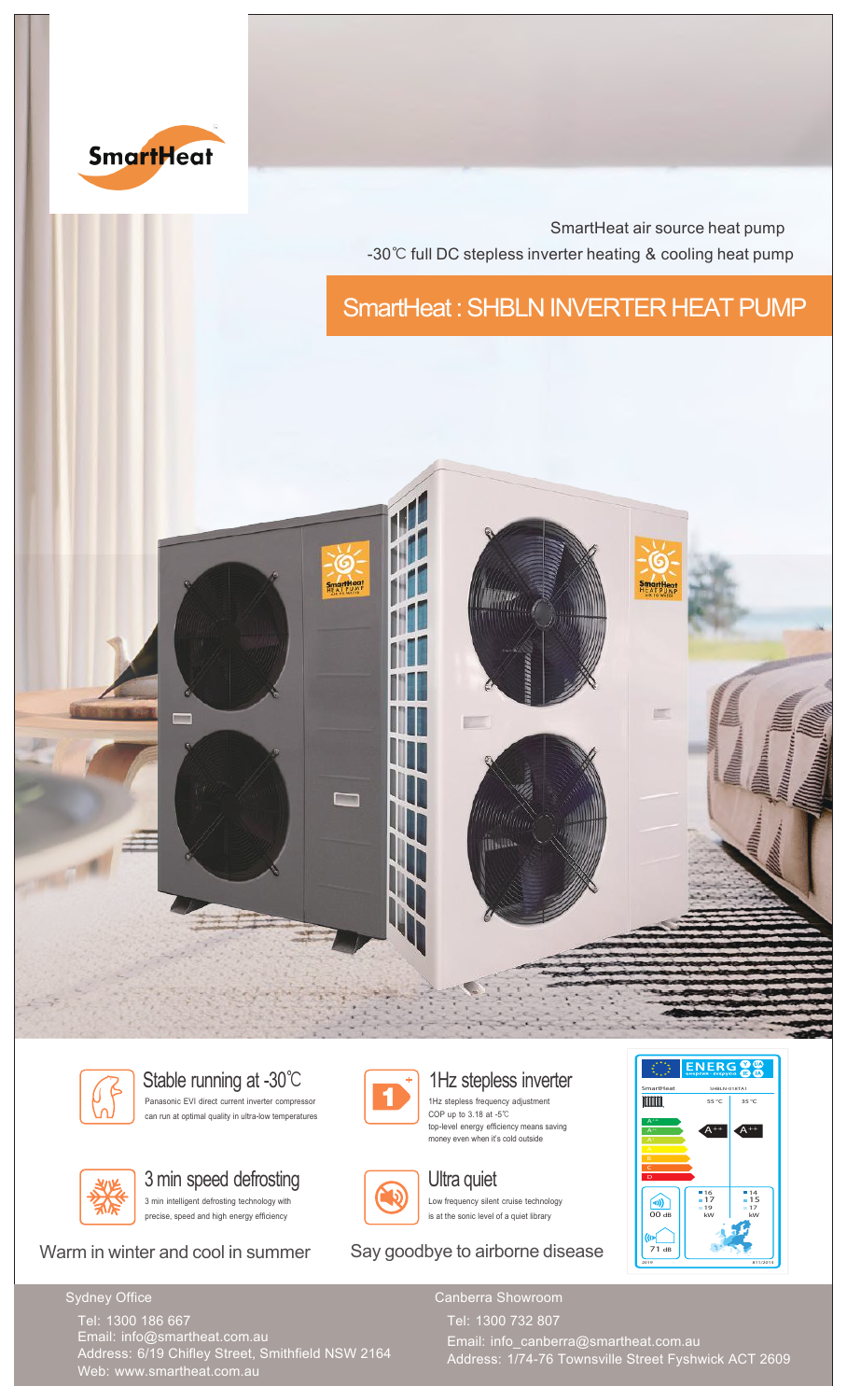# **CORE COMPONENTS**



## 1. Panasonic DC inverter compressor 2. Heat Exchanger

The Panasonic DC inverter compressor uses EVI technology and automatically switches into heating or cooling working mode according to the ambient temperature. The DC inverter compressor runs stable at -30°C.



With Automatic variable-speet control. Little vibration, low noise, low energy use.



Fast and precise 24-bit measurement deliver high precision sensing between the working temperature range from -60°C to 150°C.

Adopt frameless horizontal axial-flow type design and materials with high thermal conductivity. Lower drag, vibration and noise.



This patented "chocolate" diverges area technology with a high heat exchange.



### 3. DC inverter motor 4. Emerson full DC inverter driver module

Our customized embedded connection is secure, stable and accurately improves the active monitoring capability of the drive system .



## 5. Pressure sensor 6. High-end finned tube exchanger

Specific hydrophilic coating. Water and ash do not accumulate as easily. Rapid elimination of moisture and overall heating efficiency is greatly improved.





# 8. Shell heat exchanger

7. Ultra-silence fan blade

Fluorine circulation in shell and water circulation in tube. More sufficient heat exchanging. Inner grooved copper tube and compact structure. Prevents lubricating oil deposits and has a highly efficient heat transfer.



# 9. ACOL high-end water switch

If the water switch detects no water in the tube, the switch will automatically open itself to protect the system. It is another form of frost protection.

# Full DC Inverter Heating & Cooling Heat Pump

| Catalog Number                                                                       | SHBLN-012        | SHBLN-018             | SHBLN-024          | SHBLN-028          | SHBLN-031          |
|--------------------------------------------------------------------------------------|------------------|-----------------------|--------------------|--------------------|--------------------|
| Power Supply                                                                         | 220V-240V/1/50Hz | 220V-240V/1/50Hz      | 380V/3/50Hz        | 380V/3/50Hz        | 380V/3/50Hz        |
| Heating Capacity at Air 7°C, Water 30 °C in, 35 °C out                               |                  |                       |                    |                    |                    |
| Heating Capacity (kW)                                                                | $12(3.2 - 12.8)$ | $18(5.2 \times 20.5)$ | $24(5 - 24.5)$     | $28(6 - 28.5)$     | $31(6 - 31.5)$     |
| Power Input (kW)                                                                     | 2.6              | 3.81                  | $4.42(1.5-5.57)$   | $6.44(2.5 - 6.63)$ | $7.38(2.5 - 7.5)$  |
| COP                                                                                  | 4.62             | 4.72                  | 4.42               | 4.35               | 4.2                |
| Heating Capacity at Air 7°C, Water 50 °C in, 55 °C out                               |                  |                       |                    |                    |                    |
| Heating Capacity (kW)                                                                | $10(3.1 - 10.9)$ | $15(4.6 \times 18.5)$ | $26(5 - 26.5)$     | $27(6 - 27.5)$     | $29(6 - 29.5)$     |
| Power Input (kW)                                                                     | 3.82             | 4.08                  | $8.81(2.2 - 8.86)$ | $9.23(2.8 - 9.48)$ | $10.3(2.8 - 10.5)$ |
| COP                                                                                  | 3.54             | 3.68                  | 2.95               | 2.93               | 2.81               |
| Cooling Capacity at Air $35^{\circ}$ C, Water 12 $^{\circ}$ C in, 7 $^{\circ}$ C out |                  |                       |                    |                    |                    |
| Cooling Capacity (kW)                                                                | $8(2.6 - 9.1)$   | 14(4.2~16.8)          | $18(5 - 18.5)$     | $20(6 - 20.5)$     | $22.5(6-23)$       |
| Power Input (kW)                                                                     | 2.25             | 3.87                  | $6.1(2.1 - 6.25)$  | $7.02(2.6 - 7.32)$ | $8.65(2.6-9.02)$   |
| <b>ERR</b>                                                                           | 3.56             | 3.62                  | 2.92               | 2.85               | 2.6                |
| Max Power Unput (kW)                                                                 | 5.3              | 6.8                   | 11.5               | 12.8               | 12.8               |
| Max Current (A)                                                                      | 22               | 32                    | 20                 | 26                 | 26                 |
| Refrigerant                                                                          | R410a            | R410a                 | R410a              | R410a              | R410a              |
| Net Weight (kg)                                                                      | 75               | 147                   | 160                | 200                | 200                |
| Dimension (mm)(LxWxH)                                                                | 1005x375x800     | 1077x377x1460         | 1127x427x1560      | 1127x427x1560      | 1127x427x1560      |
| Working Temperature Range(°C)                                                        | $-30 - 46$       | $-30 - 46$            | $-30 - 46$         | $-30 - 46$         | $-30 - 46$         |
| Compressor                                                                           | <b>GMCC</b>      | Panasonic             | Panasonic          | Panasonic          | Panasonic          |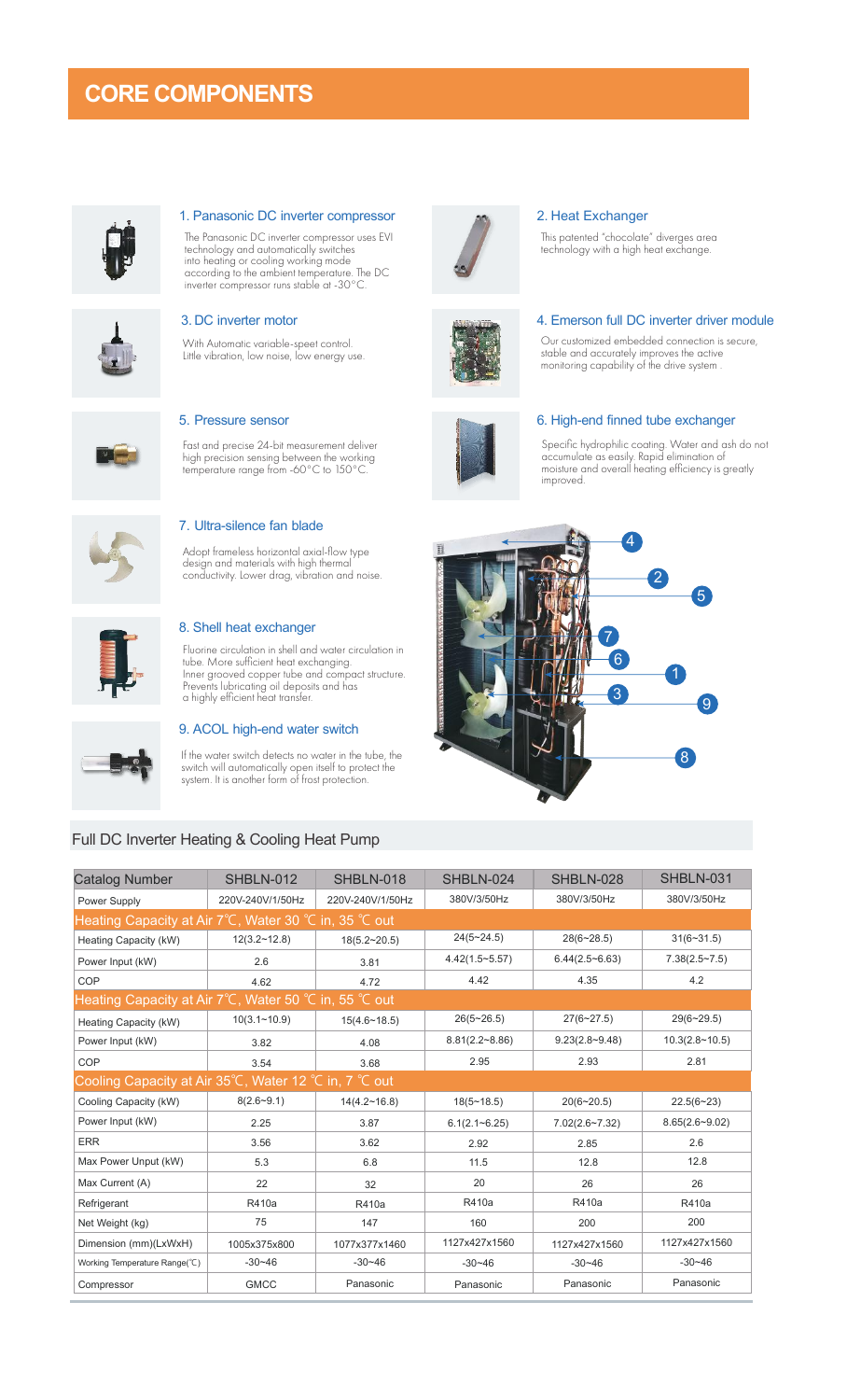# **One Device Dual Use**

If one heat pump and enjoy the functions of two devices

Would you like to experience the most comfortable heating and cooling solution? There is no need to buy expensive air conditioners and gas boilers. SmartHeat SHBLN inverter heat pump can bring you a cheap and comfortable solution.



# **Up to 85% in Energy Saving**<br>Full DC stepless inverter heat pump technology is more energy efficient.

SmartHeat SHBLN inverter heat pump uses Panasonic DC inverter compressor. By absobing energy from the environment, the SmartHeat SHBLN inverter heat pump can cover 1kW of electricity into 4kW of heat for your house.

Take a 100 m2 house as an example, with a heating load of 80 W/m2 and heating operating for 1300 hours per year. (based on average running hours of heating system in a standard insulated house in Sydney) the energy savings can go up to 85% when compared to other heating sources.

Heating Cost (AUD) 1300 hours running per year



Note: Graph based on electricity cost of 0.29 ¢/kWh and natural gas cost of 3.79 ¢/MJ. Heating cost of gas boiler and heat pump based on hydronic underfloor heating.

# Suitable for all kinds of home decoration styles **Various Kinds of Heating Terminals**

DIFFERENT SORTS OF HEATING TERMINALS Suitable for all kinds of home decoration styles



This is suitable for new buildings. The fan coil is hidden in the ceiling space-integrated with the home decoration. It is beautiful, elegant and can be used for heating or cooling.

# Fan coil **Example 1** Underfloor heating **Hydronic radiator**



This is suitable for new or existing buildings. Underfloor heating pipes are laid down underneath below the finish of the floor. Its main advantage is the evenly distributed heat covering the entire surface of the whole floor. Underfloor cooling is also an available option.



This is stuitable for new or existing bulidings. Hydronic radiators are avaliable in many different models and sizes. This is the most appropriate solution for an existing building as it does not require a significant amount of changes to the building.